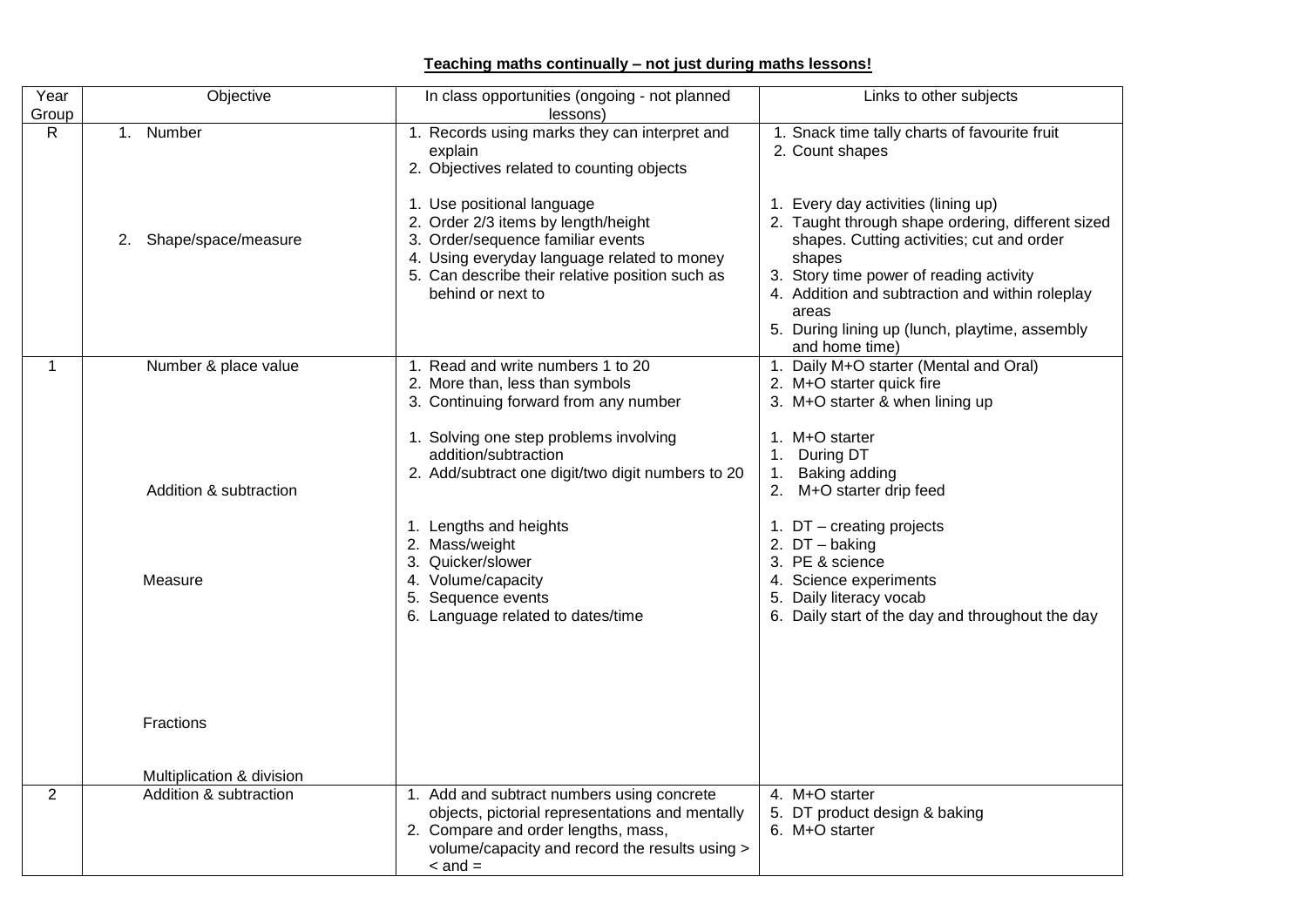|   |                           | 3. Find difficult combinations of coins that equal<br>the same amounts of money                                                                                                                                                                                                                                                                                                                                                                                                                                                                                                                               |                                                                                                                                                                                                    |
|---|---------------------------|---------------------------------------------------------------------------------------------------------------------------------------------------------------------------------------------------------------------------------------------------------------------------------------------------------------------------------------------------------------------------------------------------------------------------------------------------------------------------------------------------------------------------------------------------------------------------------------------------------------|----------------------------------------------------------------------------------------------------------------------------------------------------------------------------------------------------|
|   | Measure                   | 1. Using concrete objects and pictorial<br>representations, including those involving<br>numbers, quantities and measures<br>2. Compare and sequence intervals of time<br>3. Tell and write the time to five minutes,<br>including quarter past/to the hour and draw<br>the hands on a face<br>4. Know the number of minutes in an hour and<br>the number of hours in a day<br>5. Recognise, find, name and write fractions of a<br>length, shape, set of objects or quantity<br>6. Choose and use appropriate standard units to<br>estimate and measure length and height,<br>mass, temperature and capacity | 1. $+$ and $-$<br>2. Daily dashboard & throughout the day<br>3. Daily dashboard & throughout the day<br>4. Daily dashboard & throughout the day<br>5. Clocks & time and science<br>6. Science & DT |
|   | <b>Statistics</b>         | 1. Interpret & construct simple pictograms, tally<br>charts, block diagrams and simple tables<br>2. Ask and answer simple questions by counting<br>the number of objects in each category<br>3. Ask and answer questions about totalling and<br>comparing data                                                                                                                                                                                                                                                                                                                                                | 1. Science & topic                                                                                                                                                                                 |
|   | Multiplication & division | 1. Calculating mathematical statements for<br>multiplication and division<br>2. Recall and use multiplication and division facts<br>for the 2, 5 and 10 times tables                                                                                                                                                                                                                                                                                                                                                                                                                                          | 1. M+O starters                                                                                                                                                                                    |
|   | Geometry                  | 1. Order and arrange objects in patterns and<br>sequences<br>2. Use mathematical language to describe<br>position, direction and movement<br>3. Identify properties of 2D shapes<br>4. Identify and describe properties of 3D shapes<br>5. Identify 2D shapes on the surface of 3D<br>shapes<br>6. Compare and sort common 2D and 3D shapes                                                                                                                                                                                                                                                                   | 1. PE<br>2. Art<br>3. DT & art<br>4. DT & art<br>5. DT & art<br>6. DT & art                                                                                                                        |
| 3 | <b>Statistics</b>         | 1. Interpret and present data using bar charts,<br>pictograms and tables                                                                                                                                                                                                                                                                                                                                                                                                                                                                                                                                      | 5. Science topics                                                                                                                                                                                  |
|   | <b>Measures</b>           | 1. Know the number of seconds in a minute and<br>days in a month<br>2. Tell and write time<br>3. Estimate and read time                                                                                                                                                                                                                                                                                                                                                                                                                                                                                       | Timing tables tests<br>2. Daily dashboard<br>3. Revise throughout the day                                                                                                                          |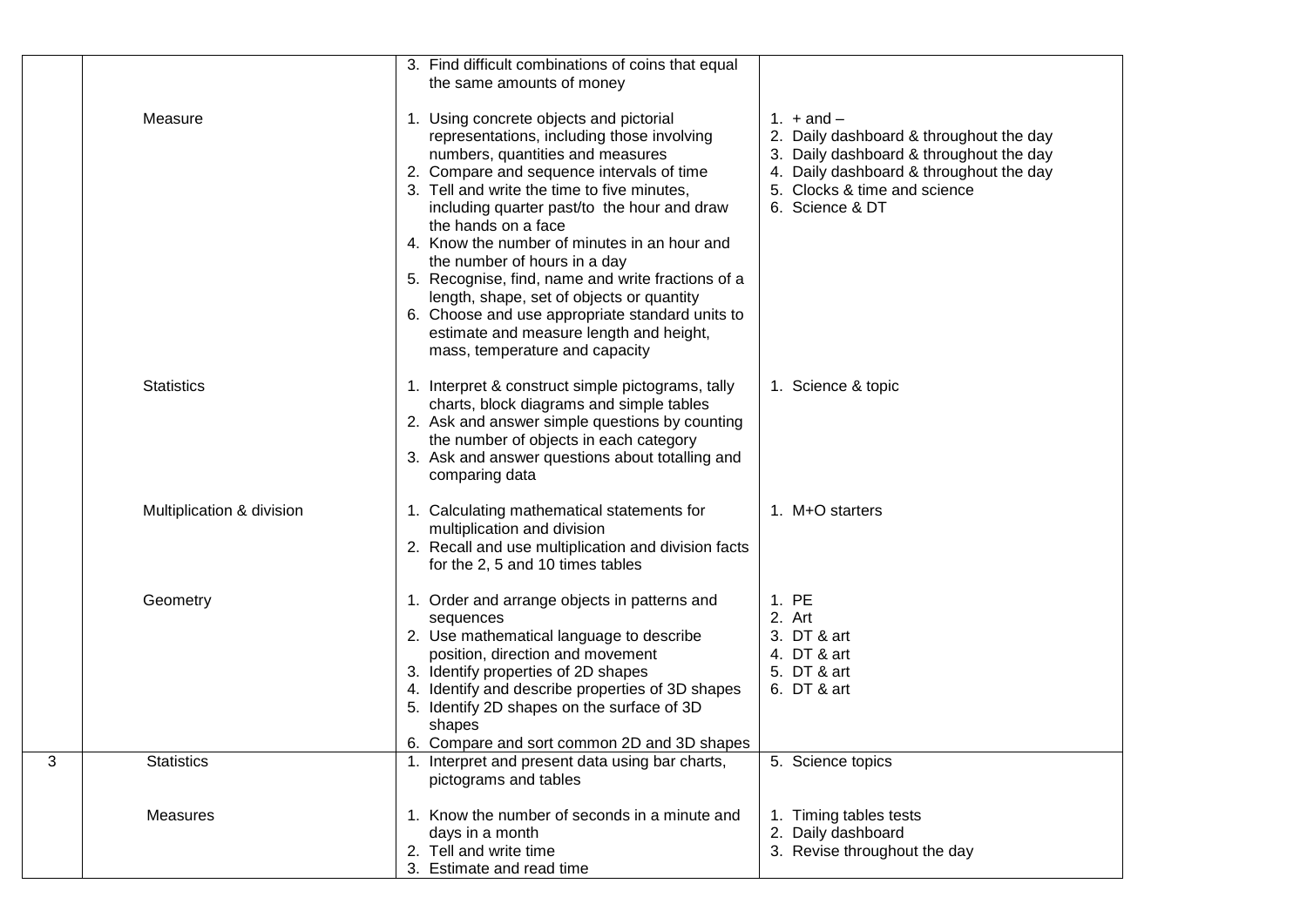|   | Multiplication & division | 1. Recall and use multiplication and division facts<br>for the 3, 4 and 8 times tables                                                                                                                                                                                                                                                                  | 1. Daily through song and quizzes                                                                                                                       |
|---|---------------------------|---------------------------------------------------------------------------------------------------------------------------------------------------------------------------------------------------------------------------------------------------------------------------------------------------------------------------------------------------------|---------------------------------------------------------------------------------------------------------------------------------------------------------|
|   | Geometry - shapes         | 1. Draw 2D and make 3D shapes using<br>modelling materials<br>2. Identify horizontal and vertical lines and pairs<br>of perpendicular and parallel lines<br>3. Identify right angles, recognise that two right<br>angles make a half-turn, three makes three<br>quarters of a turn and four a complete turn<br>4. Measure perimeter of simple 2D shapes | 1. Art<br>2. Art and DT<br>3. Paper folding, telling the time<br>4. Art sculptures                                                                      |
| 4 | Measure                   | 1. Km to m, cm to m and conversion of distance,<br>volume and weight<br>2. Converting units of time<br>3. Read, write and convert time between<br>analogue and digital                                                                                                                                                                                  | 1. Multiplication and division by 10, 100 & 1000 &<br>DT<br>2. Throughout the day, check in using clocks<br>3. Orally through the day & daily dashboard |
|   | Multiplication & division | 1. Times table facts                                                                                                                                                                                                                                                                                                                                    | 1. Throughout the day orally & within fractions                                                                                                         |
|   | Geometry/Statistics       | 1. Collect and populate tables & charts<br>2. Draw shapes across a line of symmetry                                                                                                                                                                                                                                                                     | 1. Science topics<br>2. DT designs                                                                                                                      |
| 5 | Number & place value      | 1. Recall roman numerals                                                                                                                                                                                                                                                                                                                                | 1. Addition & subtraction, perimeter and area<br>reasoning questions.                                                                                   |
|   | Addition & subtraction    | 1. Add and subtract increasingly larger numbers<br>mentally<br>2. Column addition and subtraction written<br>methods                                                                                                                                                                                                                                    | 1. M+O starters<br>2. M+O starters                                                                                                                      |
|   | <b>Statistics</b>         | 1. Solve problems using information gathered<br>2. Complete and interpret tables, charts and<br>pictograms                                                                                                                                                                                                                                              | 1. Addition and division problems throughout<br>lessons and objectives & science<br>2. Science                                                          |
|   | Multiplication & division | 1. Find all factors numbers and primes up to 100<br>2. Solve multiplication and division problems<br>drawing on known facts<br>3. Multiply and divide numbers by 10, 100 and<br>1000<br>4. Solve problems using squared and cubed<br>numbers                                                                                                            | 1. Measure – area and perimeter & fractions<br>2. M+O starters<br>3. Measure - converting units of length, volume<br>and mass<br>4. M+O starters        |
|   | Measures                  | 1. Convert units of measure, length, mass and<br>volume<br>2. Convert units of time<br>3. Estimate volume                                                                                                                                                                                                                                               | 1. Link to all over objectives<br>2. Daily questioning and dashboard<br>3. Science topics                                                               |